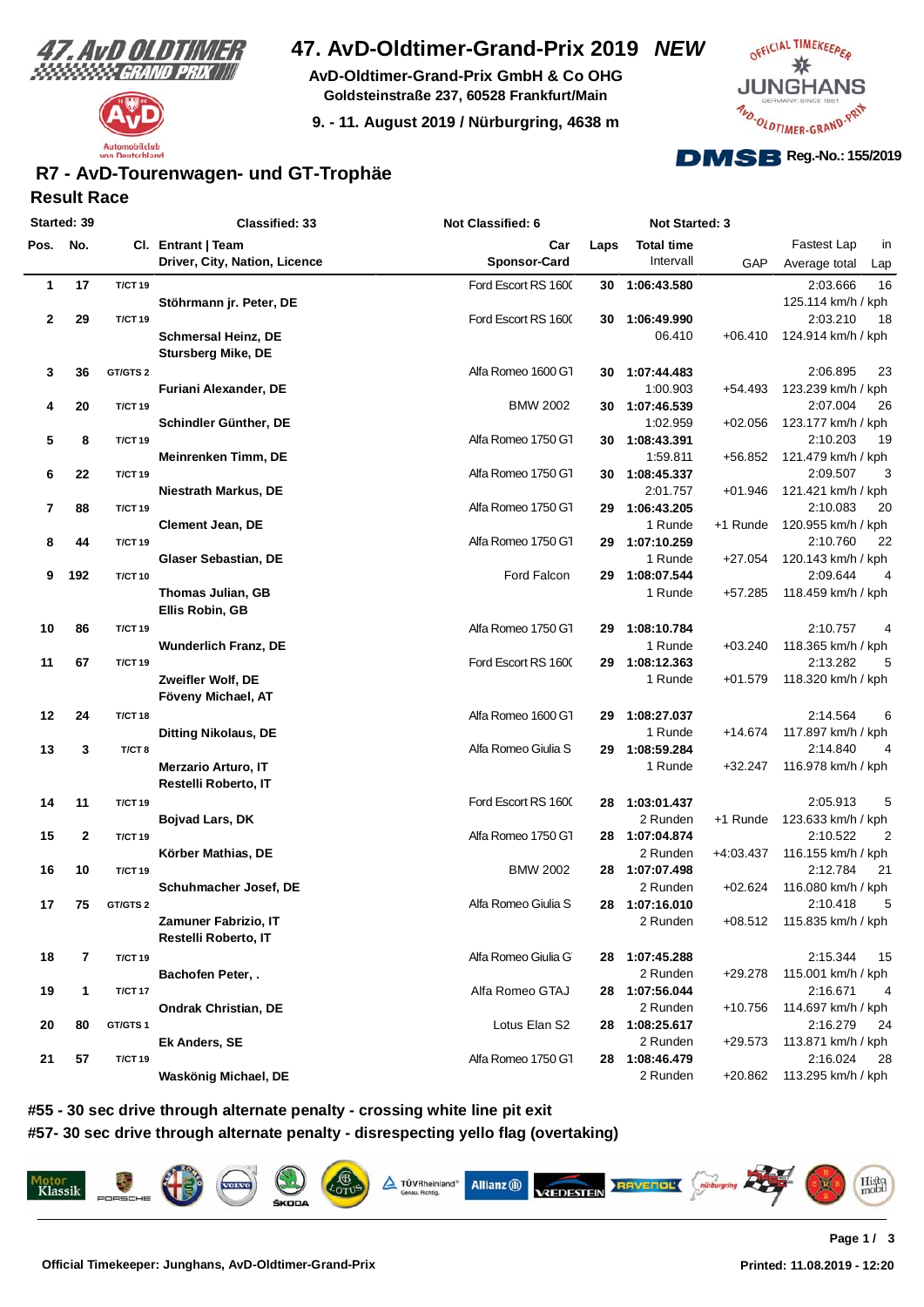

# Automobilclub utschland  $on \,n$

# **47. AvD-Oldtimer-Grand-Prix 2019** *NEW*

**AvD-Oldtimer-Grand-Prix GmbH & Co OHG Goldsteinstraße 237, 60528 Frankfurt/Main**

**9. - 11. August 2019 / Nürburgring, 4638 m**



## **Result Race R7 - AvD-Tourenwagen- und GT-Trophäe**

|            | Started: 39 |                   | <b>Classified: 33</b>               | <b>Not Classified: 6</b> |      | Not Started: 3    |             |                            |     |
|------------|-------------|-------------------|-------------------------------------|--------------------------|------|-------------------|-------------|----------------------------|-----|
| Pos. No.   |             |                   | Cl. Entrant   Team                  | Car                      | Laps | <b>Total time</b> |             | Fastest Lap                | in  |
|            |             |                   | Driver, City, Nation, Licence       | <b>Sponsor-Card</b>      |      | Intervall         | GAP         | Average total              | Lap |
| 22         | 9           | T/CT <sub>8</sub> |                                     | Alfa Romeo Giulia S      | 28   | 1:08:53.412       |             | 2:19.611                   | 5   |
|            |             |                   | Ludwig Jürgen, DE                   |                          |      | 2 Runden          | $+06.933$   | 113.105 km/h / kph         |     |
| 23         | 33          | <b>T/CT 19</b>    |                                     | <b>BMW 2002 Ti</b>       |      | 28 1:09:01.413    |             | 2:18.168                   | 9   |
|            |             |                   | Abend Lorna-Marie, DE               |                          |      | 2 Runden          | $+08.001$   | 112.887 km/h / kph         |     |
|            |             |                   | <b>Behrens Katrin, DE</b>           |                          |      |                   |             |                            |     |
| 24         | 5           | T/CT <sub>8</sub> |                                     | Ford Lotus Cortina       |      | 27 1:06:56.397    |             | 2:21.204                   | 18  |
|            |             |                   | <b>Bateman Richard, GB</b>          |                          |      | 3 Runden          | +1 Runde    | 112.243 km/h / kph         |     |
| 25         | 12          | <b>T/CT 17</b>    |                                     | NSU TT                   |      | 27 1:07:42.023    |             | 2:22.416                   | 9   |
|            |             |                   | Johansson Uno, SE                   |                          |      | 3 Runden          | +45.626     | 110.983 km/h / kph         |     |
| 26         | 19          | T/CT <sub>8</sub> |                                     | Ford Lotus Cortina       |      | 27 1:08:34.435    |             | 2:21.531                   | 20  |
|            |             |                   | Lillerskog Magnus, SE               |                          |      | 3 Runden          |             | +52.412 109.569 km/h / kph |     |
| 27         | 18          | T/CT <sub>8</sub> |                                     | Alfa Romeo Giulia S      |      | 27 1:09:09.359    |             | 2:24.315                   | 14  |
|            |             |                   | Leimer Kurt, CH                     |                          |      | 3 Runden          | +34.924     | 108.647 km/h / kph         |     |
|            |             |                   | Praller Peter, DE                   |                          |      |                   |             |                            |     |
| 28         | 94          | T/CT <sub>8</sub> |                                     | Ford Lotus Cortina       |      | 26 1:02:42.906    |             | 2:14.501                   | 18  |
|            |             |                   | Letts Alan, GB                      |                          |      | 4 Runden          | +1 Runde    | 115.367 km/h / kph         |     |
|            |             |                   | Letts Geoffrey, GB                  |                          |      |                   |             |                            |     |
| 29         | 54          | T/CT7             |                                     | Austin Mini Cooper S     | 26   | 1:06:50.254       |             | 2:20.792                   | 16  |
|            |             |                   | Labner Reinhard, AT                 |                          |      | 4 Runden          | +4:07.348   | 108.252 km/h / kph         |     |
|            |             |                   | Labner Fabio, AT                    |                          |      |                   |             |                            |     |
| 30         | 101         | <b>T/CT 10</b>    |                                     | Ford Mustang Mk I        |      | 26 1:07:40.712    |             | 2:23.418                   | 25  |
|            |             |                   | <b>Uiterwaal Bart, NL</b>           |                          |      | 4 Runden          | $+50.458$   | 106.907 km/h / kph         |     |
| 31         | 6           | GT/GTS 5          |                                     | <b>TVR Grantura</b>      |      | 26 1:09:16.107    |             | 2:29.723                   | 5   |
|            |             |                   | <b>Brandt Florian Nicolai, DE</b>   |                          |      | 4 Runden          | $+1:35.395$ | 104.453 km/h / kph         |     |
|            |             |                   | <b>Brandt Julius Laurentius, DE</b> |                          |      |                   |             |                            |     |
| 32         | 15          | T/CT <sub>9</sub> |                                     | <b>BMW 1800 Ti</b>       | 25   | 1:07:18.025       |             | 2:29.072                   | 5   |
|            |             |                   | <b>Rettenmaier Klara, DE</b>        |                          |      | 5 Runden          | +1 Runde    | 103.372 km/h / kph         |     |
|            |             |                   | Rettenmaier Jakob, DE               |                          |      |                   |             |                            |     |
|            |             |                   |                                     |                          |      |                   |             |                            |     |
| 33         | 55          | T/CT8             |                                     | Alfa Romeo Giulia S      |      | 24 1:07:23.445    |             | 2:39.902                   | 18  |
|            |             |                   | Rettenmaier Rebeca, DE              |                          |      | 6 Runden          | +1 Runde    | 99.104 km/h / kph          |     |
|            |             |                   | Rettenmaier Josef Otto, DE          |                          |      |                   |             |                            |     |
| <b>DNC</b> |             |                   |                                     |                          |      |                   |             |                            |     |
|            | 87          | <b>T/CT 19</b>    |                                     | Alfa Romeo 1750 G1       | 19   | 47:45.729         |             | 2:18.226                   | 16  |
|            |             |                   | Buurman Volker, DE                  |                          |      | 11 Runden         |             | 110.701 km/h / kph         |     |
|            | 90          | GT/GTS1           |                                     | Lotus Elan 26 R          | 16   | 43:58.867         |             | 2:07.315                   | 6   |
|            |             |                   | <b>Mark Martin, GB</b>              |                          |      | 14 Runden         |             | 101.236 km/h / kph         |     |
|            | 93          | T/CT8             |                                     | Ford Lotus Cortina       | 14   | 38:37.286         |             | 2:27.106                   | 3   |
|            |             |                   | <b>Ball Basil Geofrey, GB</b>       |                          |      | 16 Runden         |             | 100.875 km/h / kph         |     |
|            | 71          | <b>T/CT 19</b>    |                                     | Alfa Romeo 1750 G1       | 10   | 22:53.060         |             | 2:14.975                   | 7   |
|            |             |                   | <b>Schneider Titus, DE</b>          |                          |      | 20 Runden         |             | 121.603 km/h / kph         |     |
|            | 14          | T/CT <sub>8</sub> |                                     | Alfa Romeo Giulia S      | 5    | 12:37.298         |             | 2:24.720                   | 2   |
|            |             |                   | <b>Wurth Gilbert, DE</b>            |                          |      | 25 Runden         |             | 110.239 km/h / kph         |     |
|            |             |                   | Praller Peter, DE                   |                          |      |                   |             |                            |     |
|            | 56          | T/CT8             |                                     | Alfa Romeo Giulia S      | 3    | 14:38.336         |             | 7:59.343                   | 2   |
|            |             |                   | von Dönhoff Nicola, DE              |                          |      | 27 Runden         |             | 57.029 km/h / kph          |     |
|            |             |                   |                                     |                          |      |                   |             |                            |     |

**#55 - 30 sec drive through alternate penalty - crossing white line pit exit #57- 30 sec drive through alternate penalty - disrespecting yello flag (overtaking)**